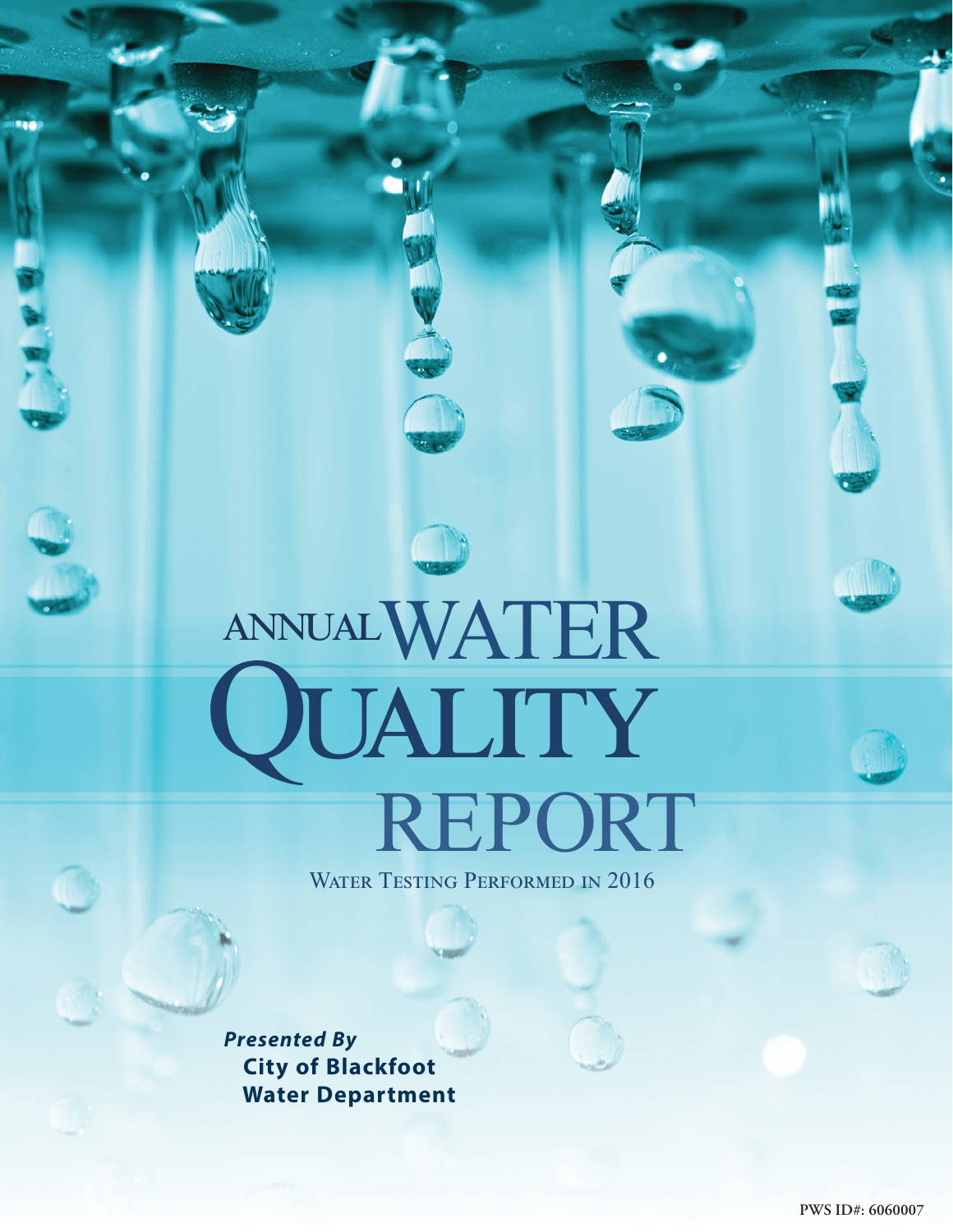#### We've Come a Long Way

The again we are proud to present our annual water quality report covering the period between January 1 and December 31, 2016. In a matter of only a few decades, drinking water has become exponentially safer and more reliable than at any other point in human history. Our exceptional staff continues to work hard every day—at any hour—to deliver the highest quality drinking water without interruption. Although the challenges ahead are many, we feel that by relentlessly investing in customer outreach and education, new treatment technologies, system upgrades, and training, the payoff will be reliable, high-quality tap water delivered to you and your family.

#### Source Water Assessment

A Source Water Assessment Plan (SWAP) is now available at our office. This plan is an assessment of the delineated area around our listed sources through which contaminants, if present, could migrate and reach our source water. It also includes an inventory of potential sources of contamination within the delineated area, and a determination of the water supply's susceptibility to contamination by the identified potential sources.

According to the Source Water Assessment Plan, our water system had a susceptibility rating of "medium." If you would like to review the Source Water Assessment Plan, please feel free to contact our office during regular office hours.

The Source Water Assessment Plan is also available online at: http://deq.idaho.gov/water-quality/sourcewater/assessments/

#### Important Health Information

Some people may be more vulnerable to contaminants<br>In drinking water than the general population. Immunocompromised persons such as persons with cancer undergoing chemotherapy, persons who have undergone organ transplants, people with HIV/AIDS or other immune system disorders, some elderly, and infants may be particularly at risk from infections. These people should seek advice about drinking water from their health care

providers. The U.S. EPA/CDC (Centers for Disease Control and Prevention) guidelines on appropriate means to lessen the risk of infection by *Cryptosporidium* and other microbial contaminants are available from the Safe Drinking Water Hotline at (800) 426- 4791 or http://water.epa.gov/ drink/hotline.



#### Where Does My Water Come From?

The City's source is ground water from<br>the Eastern Snake Plain Aquifer. It<br>is ground the pipe control with the cultu is pumped by nine vertical turbine wells located throughout the system.



#### Benefits of Chlorination

Disinfection, a chemical process used to control disease-causing microorganisms by killing or inactivating them, is unquestionably the most important step in drinking water treatment. By far, the most common method of disinfection in North America is chlorination.

Before communities began routinely treating drinking water with chlorine (starting with Chicago and Jersey City in 1908), cholera, typhoid fever, dysentery, and hepatitis A killed thousands of U.S. residents annually. Drinking water chlorination and filtration have helped to virtually eliminate these diseases in the United States. Significant strides in public health are directly linked to the adoption of drinking water chlorination. In fact, the filtration of drinking water plus the use of chlorine is probably the most significant public health advancement in human history.

How chlorination works:

**Potent Germicide Reduction** in the level of many disease-causing microorganisms in drinking water to almost immeasurable levels.

**Taste and Odor Reduction** of many disagreeable tastes and odors like foul-smelling algae secretions, sulfides, and odors from decaying vegetation.

**Biological Growth Elimination** of slime bacteria, molds, and algae that commonly grow in water supply reservoirs, on the walls of water mains, and in storage tanks.

**Chemical Removal** of hydrogen sulfide (which has a rotten egg odor), ammonia, and other nitrogenous compounds that have unpleasant tastes and hinder disinfection. It also helps to remove iron and manganese from raw water.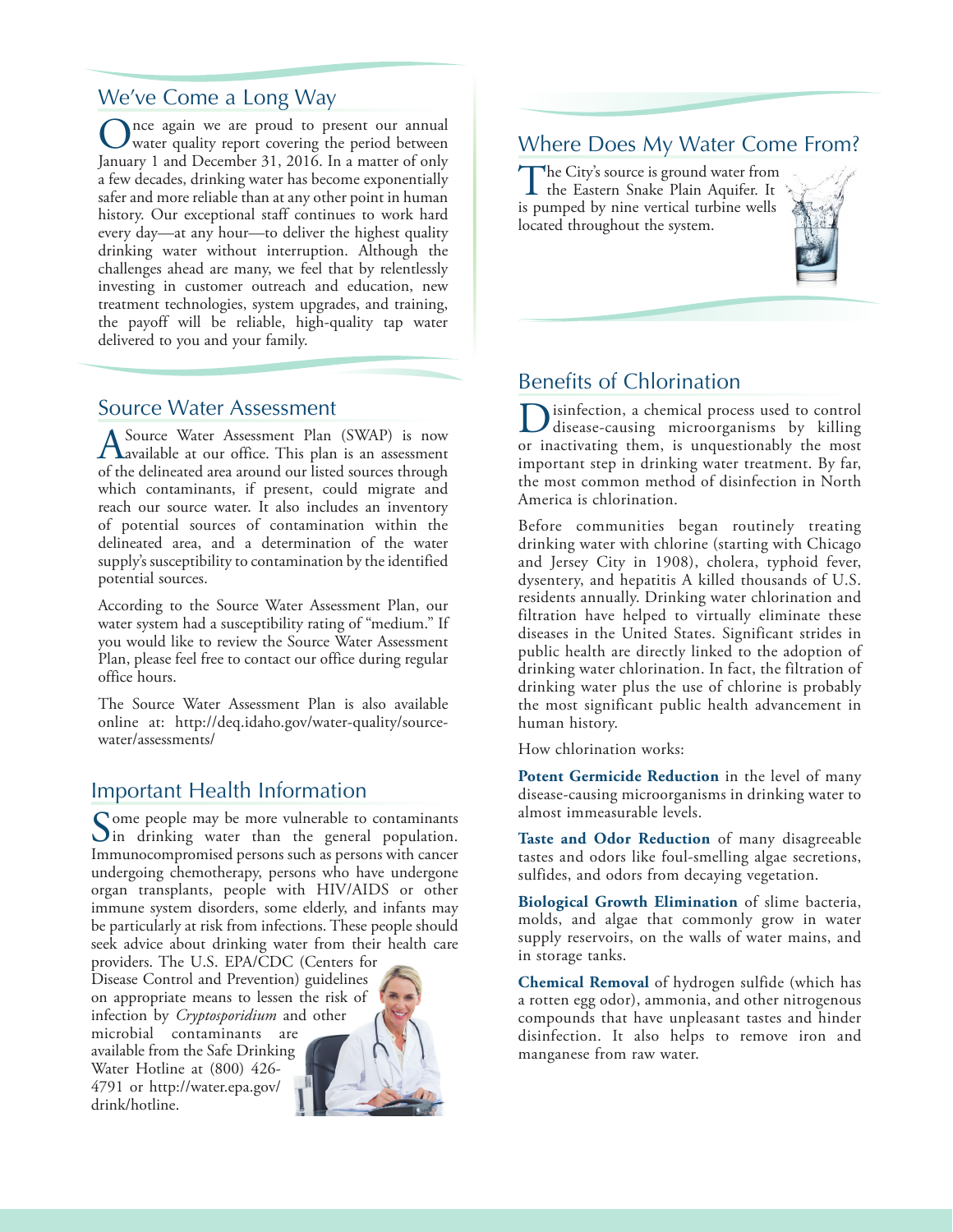#### Substances That Could Be in Water

To ensure that tap water is safe to drink, the U.S. **I** EPA prescribes regulations limiting the amount of certain contaminants in water provided by public water systems. U.S. Food and Drug Administration regulations establish limits for contaminants in bottled water, which must provide the same protection for public health. Drinking water, including bottled water, may reasonably be expected to contain at least small amounts of some contaminants. The presence of these contaminants does not necessarily indicate that the water poses a health risk.

The sources of drinking water (both tap water and bottled water) include rivers, lakes, streams, ponds, reservoirs, springs, and wells. As water travels over the surface of the land or through the ground, it dissolves naturally occurring minerals, in some cases, radioactive material, and substances resulting from the presence of animals or from human activity. Substances that may be present in source water include:

**Microbial Contaminants**, such as viruses and bacteria, which may come from sewage treatment plants, septic systems, agricultural livestock operations, or wildlife;

**Inorganic Contaminants**, such as salts and metals, which can be naturally occurring or may result from urban stormwater runoff, industrial or domestic wastewater discharges, oil and gas production, mining, or farming;

**Pesticides and Herbicides**, which may come from a variety of sources such as agriculture, urban stormwater runoff, and residential uses;

**Organic Chemical Contaminants**, including synthetic and volatile organic chemicals, which are by-products of industrial processes and petroleum production and may also come from gas stations, urban stormwater runoff, and septic systems;

**Radioactive Contaminants**, which can be naturally occurring or may be the result of oil and gas production and mining activities.

For more information about contaminants and potential health effects, call the U.S. EPA's Safe Drinking Water Hotline at (800) 426-4791.

#### Lead in Home Plumbing

If present, elevated levels<br>of lead can cause serious<br>health problems expectelly for Lof lead can cause serious health problems, especially for pregnant women and young children. Lead in drinking water is primarily from materials and components associated with service lines and home plumbing. We are responsible for providing high-quality drinking water, but cannot control the variety of materials used in plumbing components. When your water has been sitting for several hours, you can minimize the potential for

lead exposure by flushing your tap for 30 seconds to 2 minutes before using water for drinking or cooking. If you are concerned about lead in your water, you may wish to have your water tested. Information on lead in drinking water, testing methods, and steps you can take to minimize exposure is available from the Safe Drinking Water Hotline or at www.epa.gov/lead.

## **Questions?**

**The Blackfoot Water Department works around the clock to provide top-quality water to every tap. We ask that all our customers help us protect our water sources, which are the heart of our community, our way of life, and our children's future. In 2016, The City of Blackfoot pumped 1.3 billion gallons of water.**

**If you have any questions or concerns about this report or your water utility, please feel free to contact Vernon Cannon, Water Superintendent, at 785-8608, Monday thru Thursday, from 7:00 a.m. to 5:00 p.m. and on Fridays, 8:00 a.m. to 1:00 p.m.**

**We want our valued customers to be informed about their water utility. If you wish to learn more, please attend any of our regularly scheduled meetings. City Council meetings are held on the 1st and 3rd Tuesdays of each month at 7:00 p.m. Find out more on the internet at www.cityofblackfoot.org. Or, visit our Facebook page for the City of Blackfoot.**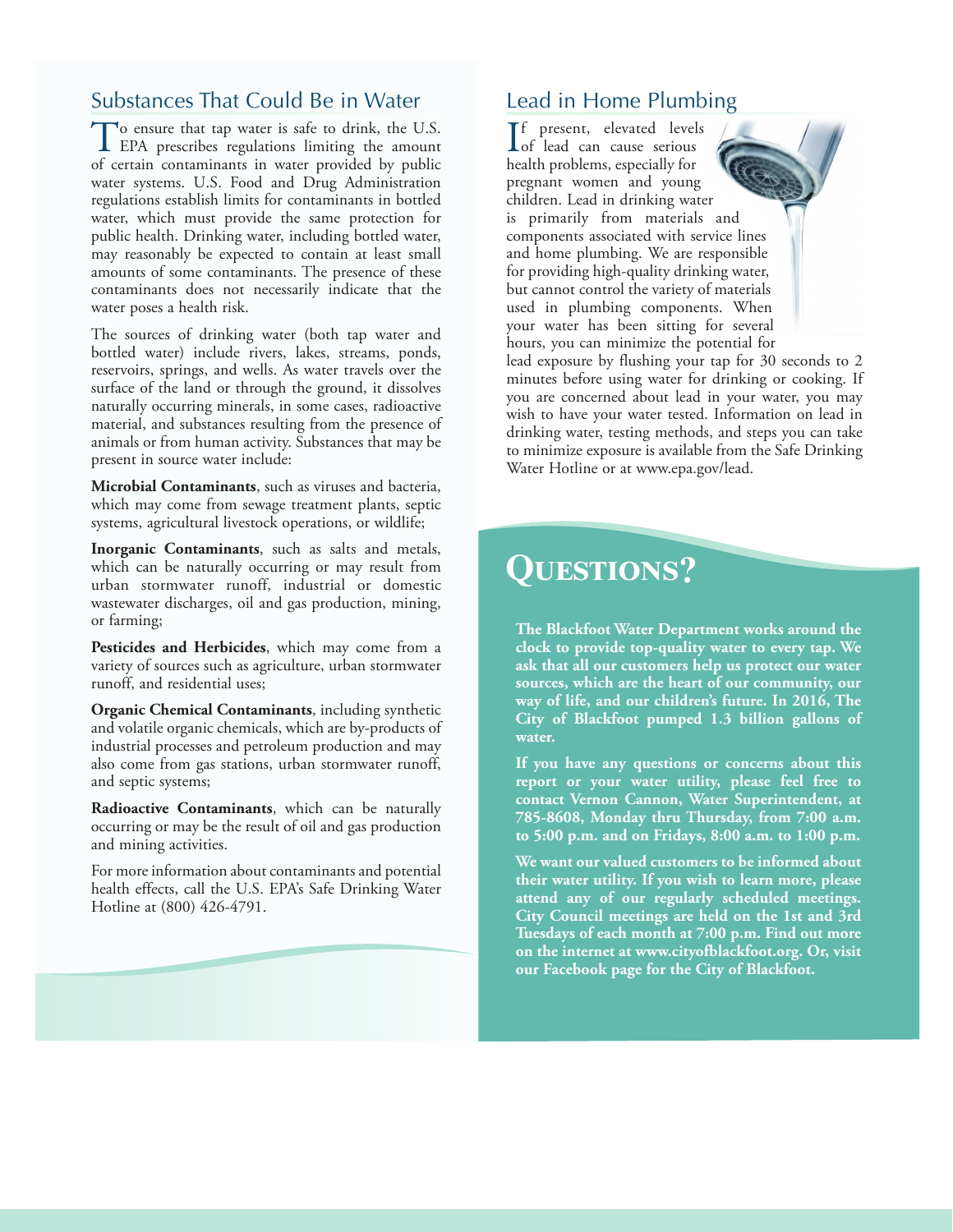#### Public Meetings

We want our valued customers to be informed about their water utility. If you want to learn more, please attend any of our regularly scheduled meetings. City Council meetings are held on the 1st and 3rd Tuesdays of each month. Find out more on the internet at http://www. cityofblackfoot.org.

#### Fact or Fiction

A person can live about a month without food, but only about a week without water. *(Fact: Dehydration symptoms*) *generally become noticeable after only 2% of one's normal water volume has been lost.)*

A person should consume a half-gallon of water daily to live healthily. *(Fact: A person should drink at least 64 ounces, or 8 cups, of water each day.)*

Methods for the treatment and filtration of drinking water were developed only recently. *(Fiction: Ancient Egyptians treated water by siphoning water out of the top of huge jars after allowing the muddy water from the Nile River to settle. And, Hippocrates, known as the father of medicine, directed people in Greece to boil and strain water before drinking it.)*

There is the same amount of water on Earth now as there was when the Earth was formed. *(Fact: The water that comes from your faucet could contain molecules that dinosaurs drank!)*

A typical shower with a non-low-flow showerhead uses more water than a bath. *(Fiction: A typical shower uses less water than a bath.)*

About half the water treated by public water systems is used for drinking and cooking. *(Fiction: Actually, the amount used for cooking and drinking is less than 1% of the total water produced!)*

One gallon of gasoline poured into a lake can contaminate approximately 750,000 gallons of water. *(Fact)*

#### What's a Cross-connection?

Cross-connections that contaminate drinking water distribution lines are a major concern. A cross-connection is formed at any point where a drinking water line connects to equipment (boilers), systems containing chemicals (air conditioning systems, fire sprinkler systems, irrigation systems), or water sources of questionable quality. Cross-connection contamination can occur when the pressure in the equipment or system is greater than the pressure inside the

drinking water line (backpressure). Contamination can also occur when the pressure in the drinking water line drops due to fairly routine occurrences (main breaks, heavy water demand) causing contaminants to be sucked out from the equipment and into the drinking water line (backsiphonage).

Outside water taps and garden hoses tend to be the most common sources of cross-connection contamination at home. The garden hose creates a hazard when submerged in a swimming pool or when attached to a chemical sprayer for weed killing. Garden hoses that are left lying on the ground may be contaminated by fertilizers, cesspools or garden chemicals. Improperly installed valves in your toilet could also be a source of cross-connection contamination.

Community water supplies are continuously jeopardized by cross-connections unless appropriate valves, known as backflow prevention devices, are installed and maintained. We have surveyed industrial, commercial, and institutional facilities in the service area to make sure that potential cross-connections are identified and eliminated or protected by a backflow preventer. We also inspect and test backflow preventers to make sure that they provide maximum protection.

For more information on backflow prevention, contact the Safe Drinking Water Hotline at (800) 426-4791.

#### What's Your Water Footprint?

You may have some understanding about your carbon footprint, but how much do you know about your water footprint? The water footprint of an individual, community, or business is defined as the total volume of freshwater th that is used to produce the goods and services that are consumed by the individual or community or produced by the business. For example, 11 gallons of water are needed to irrigate and wash the fruit in one half-gallon container of orange juice. Thirty-seven gallons of water are used to grow, produce, package, and ship the beans in that morning cup of coffee. Two hundred and sixty-four gallons of water are required to produce one quart of milk, and 4,200 gallons of water are required to produce two pounds of beef. According to the U.S. EPA, the average American uses over 180 gallons of water daily. In fact, in the developed world, one flush of a toilet uses as much water as the average person in the developing world allocates for an entire day's cooking, washing, cleaning, and drinking. The annual American per capita water footprint is about 8,000 cubic feet; twice the global per capita average. With water use increasing six-fold in the past century, our demands for freshwater are rapidly outstripping what the planet can replenish. To check out your own water footprint, go to http://goo.gl/QMoIXT.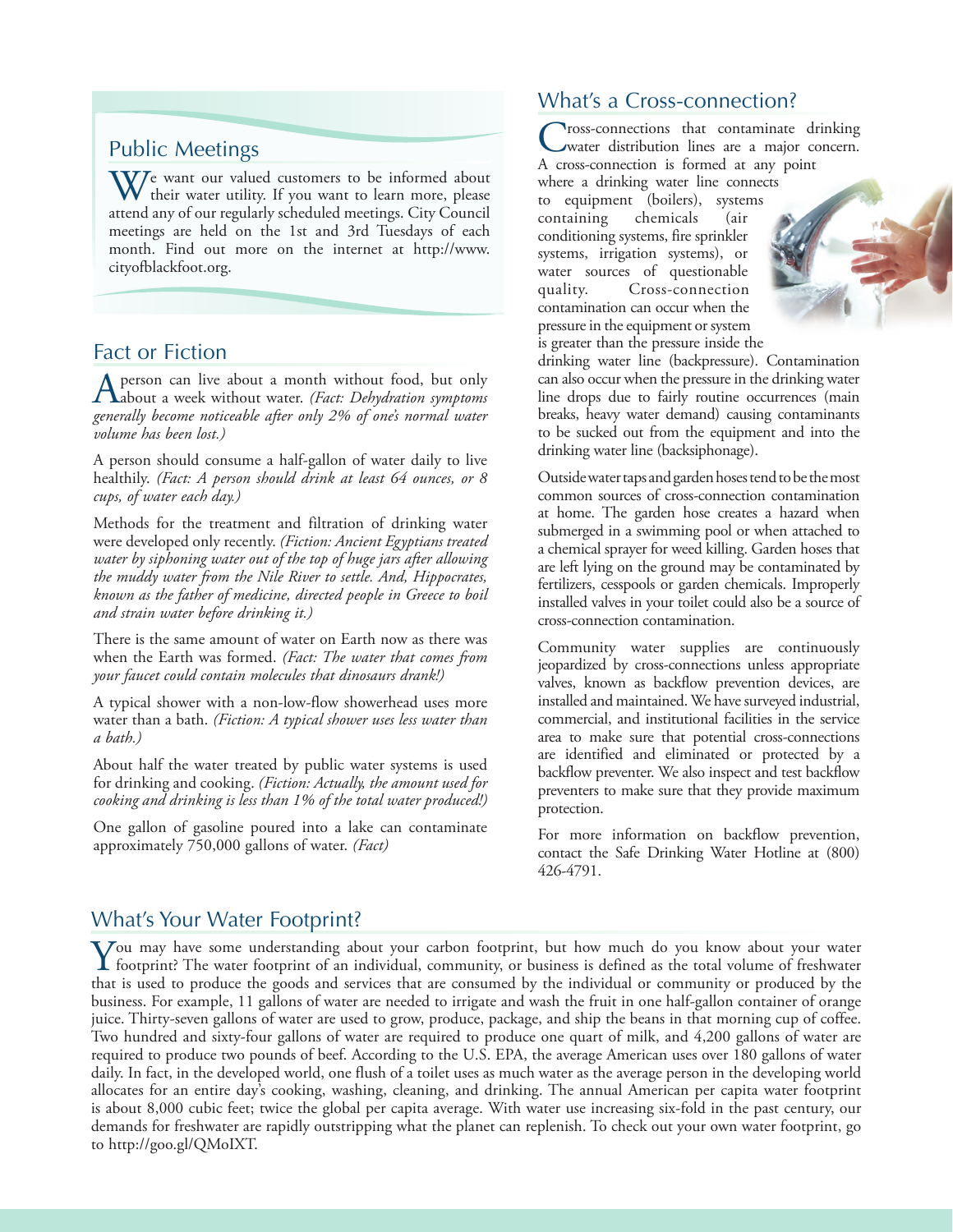#### What type of container is best for storing water?

Consumer Reports has consistently advised that glass or BPA-free plastics such as polyethylene are the safest choices. To be on the safe side, do not use any container with markings on the recycle symbol showing "7 PC" (code for BPA). You could also consider using stainless steel or aluminum with BPA-free liners.

#### How much emergency water should I keep?

Typically, 1 gallon per person per day is recommended. For a family of four, that would be 12 gallons for 3 days. Humans can survive without food for 1 month, but can survive only 1 week without water.

#### How long can I store drinking water?

The disinfectant in drinking water will eventually dissipate, even in a closed container. If that container housed bacteria before it was filled with tap water, the bacteria may continue to grow once the disinfectant has dissipated. Some experts believe that water could be stored up to six months before needing to be replaced. Refrigeration will help slow the bacterial growth.

#### How long does it take a water supplier to produce one glass of drinking water?

It could take up to 45 minutes to produce a single glass of drinking water.

#### How many community water systems are there in the U.S.?

About 53,000 public water systems across the United States process 34 billion gallons of water per day for home and commercial use. Eighty-five percent of the population is served by these systems.

#### Which household activity wastes the most water?

Most people would say the majority of water use comes from showering or washing dishes; however, toilet flushing is by far the largest single use of water in a home (accounting for 40% of total water use). Toilets use about 4 to 6 gallons per flush, so consider an ultra-lowflow (ULF) toilet, which requires only 1.5 gallons.